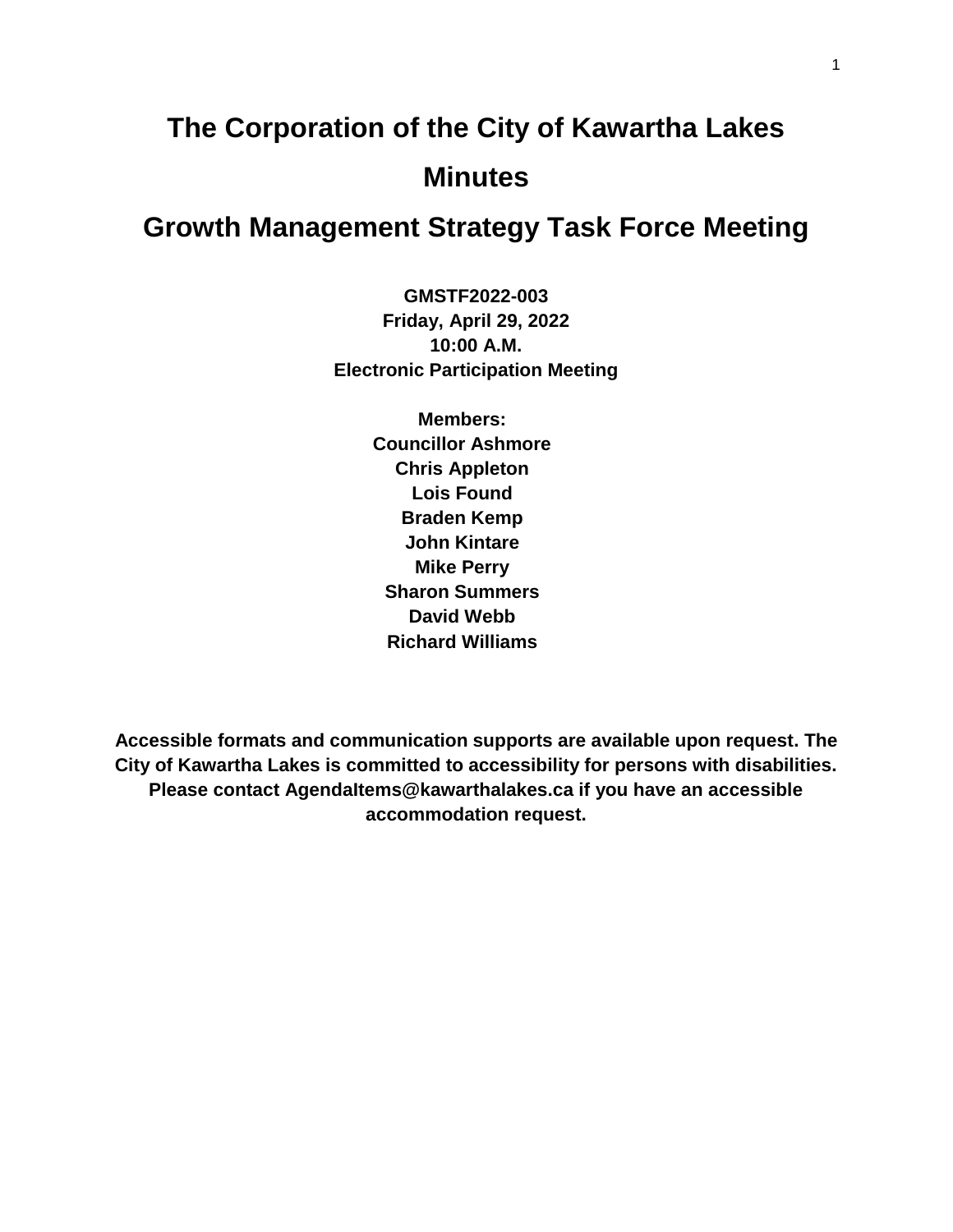#### **1. Call to Order**

Task Force members in attendance: Councillor Ashmore, Chris Appleton, Lois Found, Braden Kemp, John Kintare, Mike Perry, Sharon Summers, David Webb, Richard Williams.

Municipal Staff in attendance: Leah Barrie, Manager of Planning, Richard Holy, Director of Development Services and Nancy Ord, Administrative Assistant

Consultants in attendance: Jamie Cook, Watson & Associates Economists Ltd., Kelly Martel, Dillon Consulting

The April 29, 2022 Growth Management Strategy Task Force meeting was called to order at 10:05 a.m. by Chair D. Webb.

# **2. Adoption of Agenda**

C. Appleton requested the Agenda be revised to include Item 7.3 Update of the status of the Secondary Plan appeals.

**GMS2022-010 Moved By** S. Summers **Seconded By** M. Perry

**That** the Agenda be adopted as amended.

# **Carried**

# **3. Declaration of Pecuniary Interest**

There were no declarations of pecuniary interest disclosed.

# **4. Adoption of Minutes from Previous Meeting**

# **Growth Management Strategy Task Force Meeting, April 22, 2022**

D. Webb requested the minutes of the April 22, 2022 GMS Task Force Meeting be amended by:

- Adding to the first bullet in Subsection 7.1 "… but may report on what the unit numbers would be with and without MZOs."
- Adding the words "the GMS Task Force does not see itself as a communication vehicle for MZOs."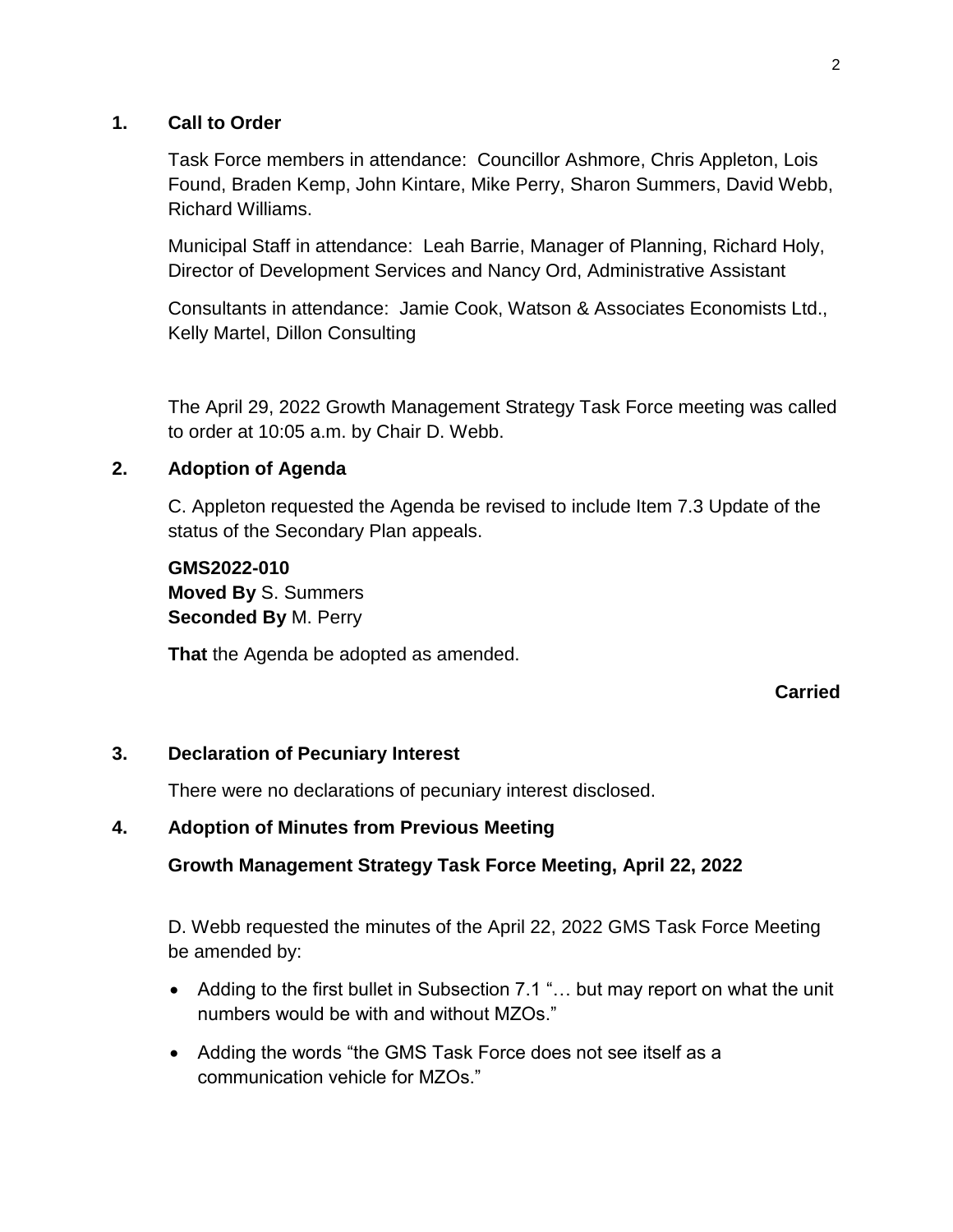Questions were raised on MZOs and the GMS Land Needs Assessment. The consultant indicated MZOs may result in shifts in the GMS land needs assessment, that comment on the impacts of MZOs are premature at this time and a topic for future Task Force discussion. While several GMS members expressed concern that future development will focus on Lindsay and Bobcaygeon and may limit Fenelon Falls and the rural area, reference was made to the importance of the planning process, urban boundaries and servicing as limiting factors.

**GMS2022-011 Moved By** S. Summers **Seconded By** B. Kemp

**That** the minutes of the April 22, 2022 Growth Management Strategy Task Force meeting be adopted as amended.

#### **Carried**

#### **5. Deputations**

There were no deputations presented.

**6. Correspondence**

There was no correspondence presented.

- **7. New Business**
- 7.1 GMSTF2022-03.7.1

# **Growth Management Strategy Work Plan - Communications and Phase 1 Technical Analysis Update**

J. Cook presented a series of slides and commented on the GMS "Work Plan":

- GMS study overview, accomplishments to date and current status.
- Anticipated Technical Report #1 in June/July 2022.
- Anticipated Technical Report #2 in December/March 2022
- Anticipated Final Draft of the GMS in May/June 2023.

Comments of Task Force members included:

 A brief summary of minutes taken for municipal Technical Advisory Committee meetings held to discuss technical details and coordinate efforts,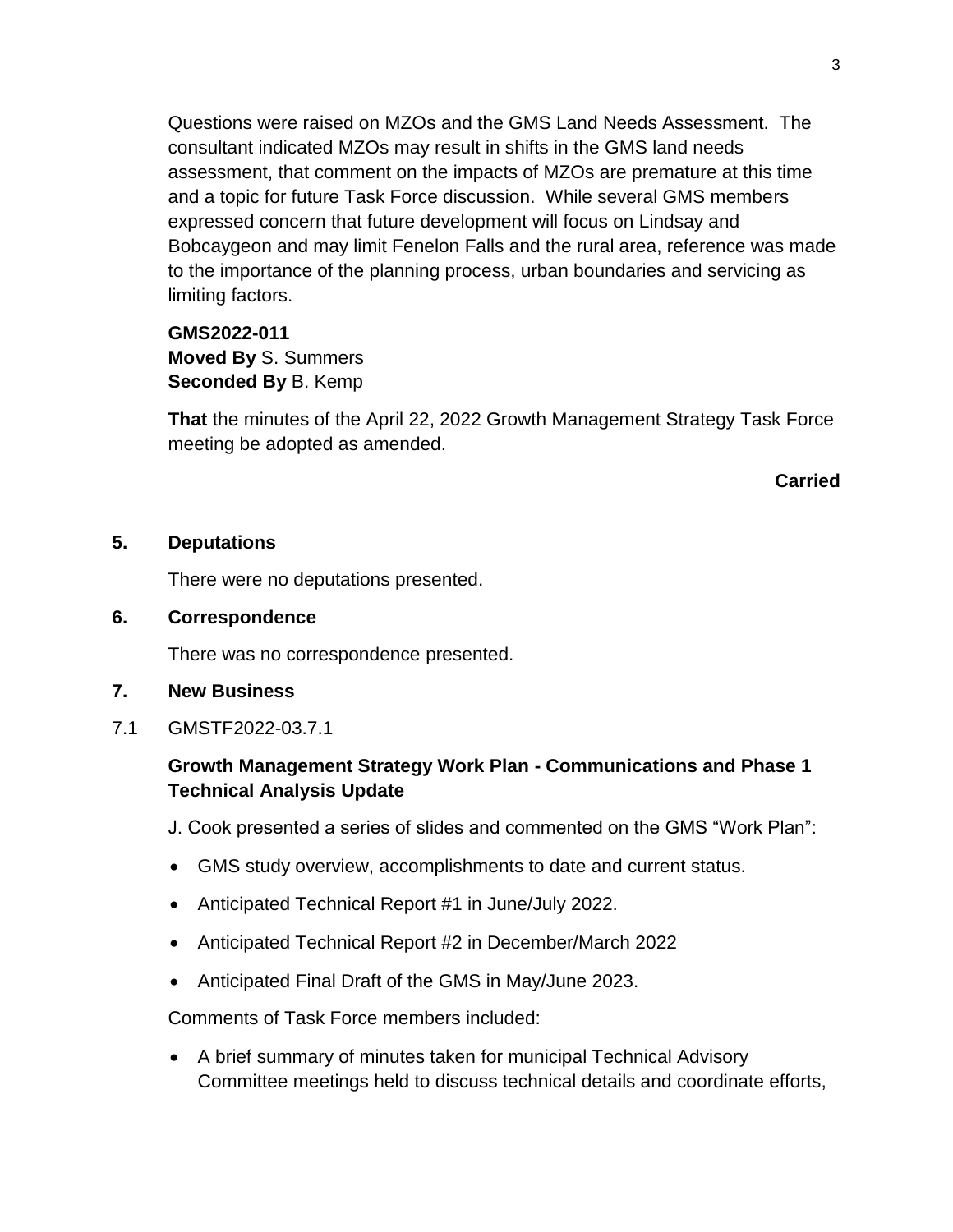and, for Ministry of Municipal Affairs and Housing meetings to monitor progress, will be made available to the Task Force.

- Analysis of the impact of the MZOs can occur at a higher level without projecting specific numbers and acknowledgement that discussion will occur on the impact of the Province's approved MZOs.
- Acknowledgement of the possibility of future MZOs and forecast/factor for this possibility.

K. Martel presented on the GMS Communications and Engagement Plan and its objective to create an inclusive and interactive public input primarily on line, through Council meetings, through the Task Force and the City's JumpIn Web site. The Project is currently nearing the public launch of the Discussion Paper and will also include a survey for interested landowners, discussion questions to encourage feedback and ongoing monitoring of the Jump In Page.

Comments of Task Force members included:

- Participation through the Jump In Page should be supplemented with tools such as mailing lists, addition of widgets to the Jump In page to encourage a discussion board, survey questions to increase public input and to aid in validating positions taken/direction provided by the Task Force.
- Formal public consultation as set out in the Planning Act for amendments is not required or proposed as part of the GMS but will follow as part of the subsequent Municipal Comprehensive Plan Review and Official Plan update process.
- Task Force members were encouraged to provide specific examples of problems with the Jump In web page which was seen as not user friendly. Follow-up with Communications Division can provide information on performance indicators for the Jump In site and options such as social media "e-blasts" can encourage participation and flag a project that is being presented to Committee and Council.
- Strong recommendation that a public zoom meeting be arranged and newspaper notice published to encourage public participation with a lack of confidence expressed on the passive platform of the Jump In page being an ineffective method for public input and dialogue.
- Additional landowner input is occurring resulting from monitoring by staff in recent years of expressions of interest for development and planning inquiries/applications. A summary of these communications/dialogue would be provided to the Task Force.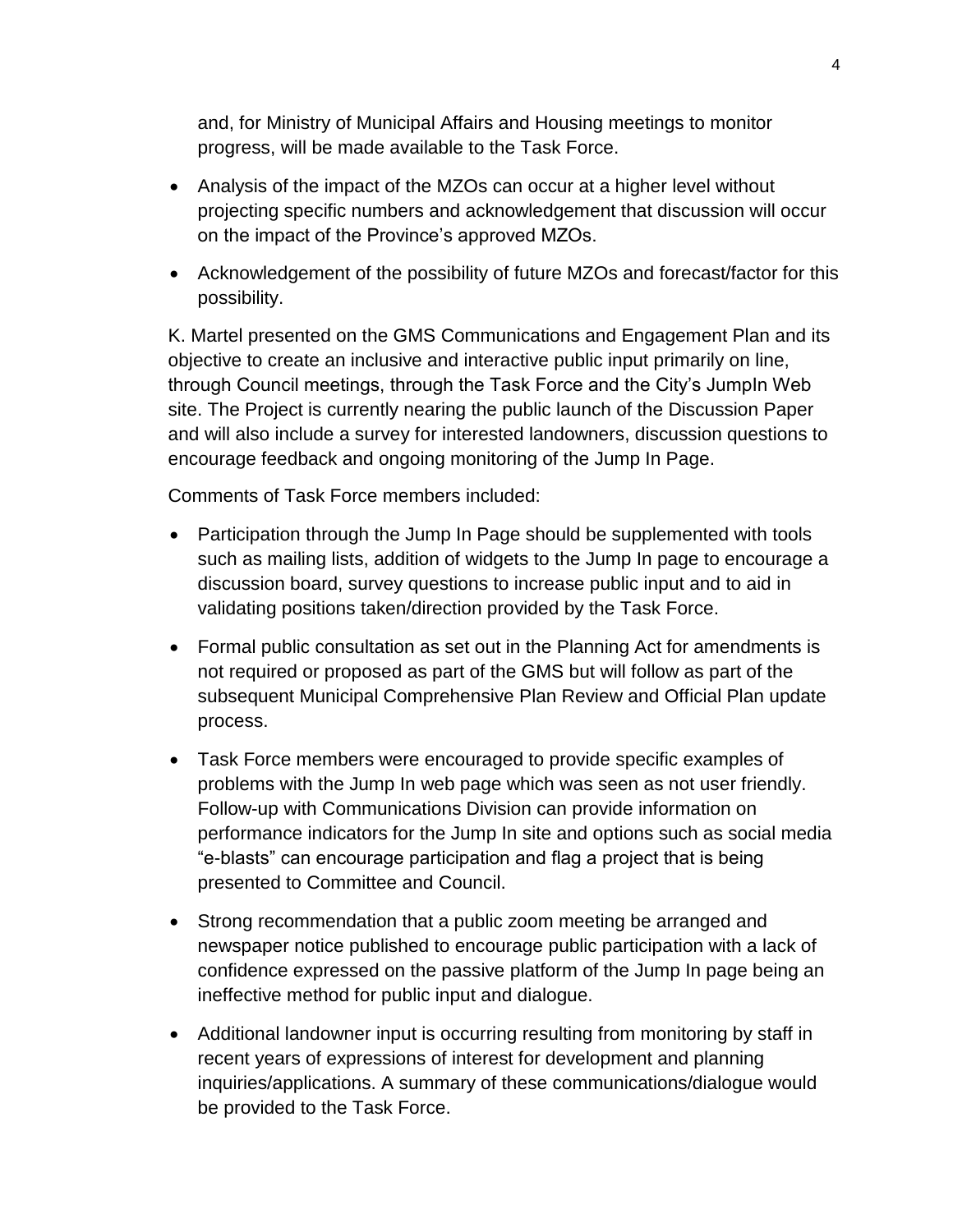Task Force members use their individual local contacts to inform and encourage feedback on the GMS Project.

J. Cook presented on Background Information for the GMS noting the Provincial Policy context, mandatory land needs assessment methodology, the approach to assessing long-term urban land needs to 2051. The GMS will provide policy direction on rural areas but land budgeting will focus on the fully serviced urban system including Lindsay, Fenelon Falls and Bobcaygeon. The presentation noted challenges of meeting the Provincial intensification targets but indicated the greenfield targets of 40 people/jobs/hectare are achievable.

Comments of Task Force members included:

- Limits to development for serviced lands outside urban boundaries, in particular Fenelon Falls, will have a real impact on people's lives and developers' projects. The GMS will recommend urban boundaries, and will provide strategic policy recommendations, while the planning process is designed to accommodate expansions and growth plans are updated every ten years.
- The GMS should provide direction on a number of development issues including mixing of lot sizes in order to create incentives for new residents to locate in Kawartha Lakes and not compete with the Toronto/Whitby areas.

J. Cook presented on the technical components of the GMS including review of population, housing and employment trends, seasonal housing population, setting residential intensification and density targets, employment targets, review of urban land supply to 2051, the identification of urban expansion area requirements and planning policy for residential and non-residential lands.

#### 7.2 GMSTF2022-03.7.2

# **Impact of Ministerial Zoning Orders (MZO's) on Growth Management Strategy and Mitigation Strategies**

The Chair referred to the April 22, 2022 Task Force meeting on Minister's Zoning Orders (MZOs) and noted the Task Force continue in its role to inform City Council on the GMS and raise the following potential comments:

- Concern about the use of MZOs by the Province and affect on the Task Force's work.
- MZOs are not the ideal process for determining the direction of growth.
- The City of Kawartha Lakes should not support further MZOs without understanding their impact on the GMS Work.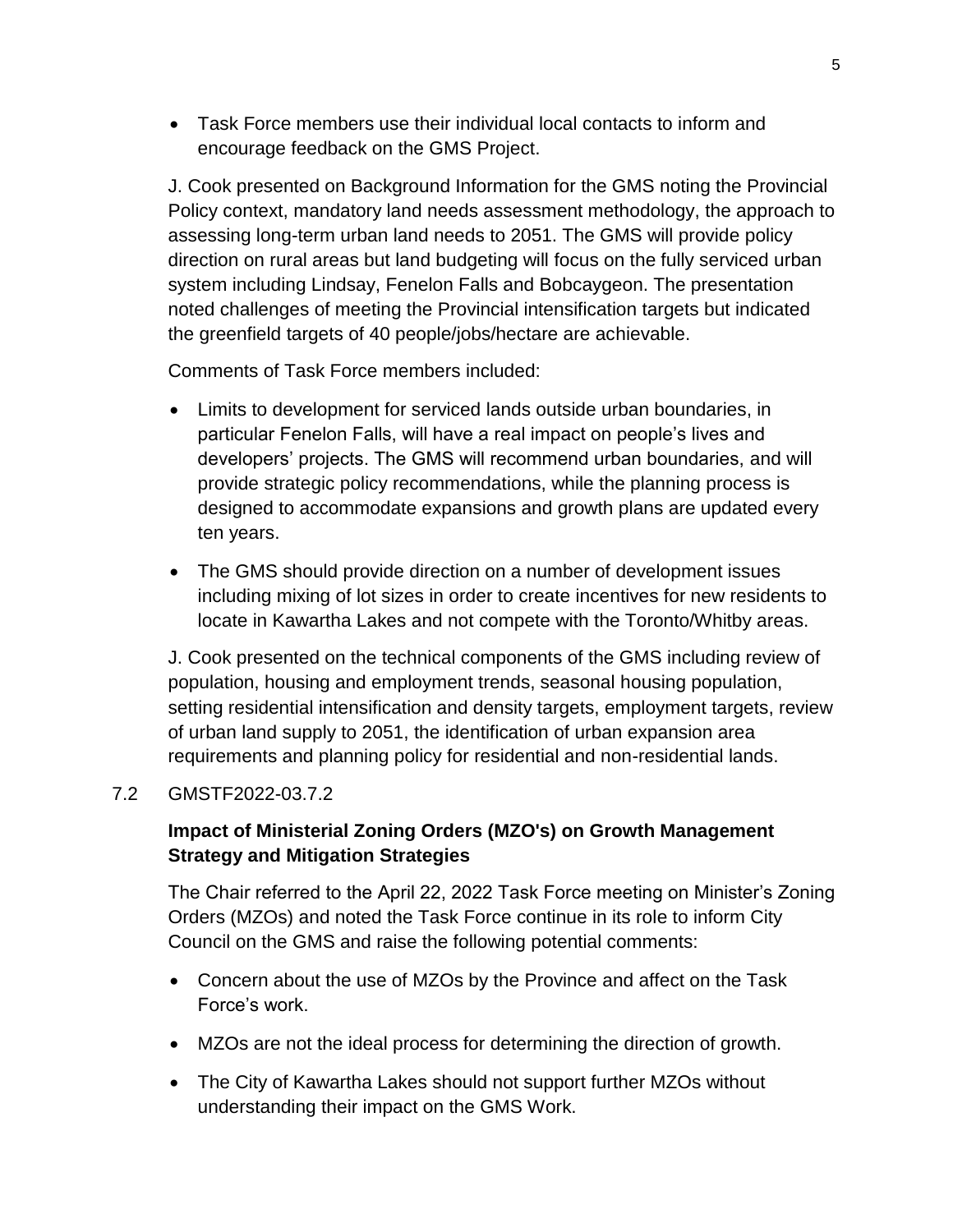- A process be developed to ensure public awareness of MZOs.
- A final GMS report should include analysis of the impact of MZOs.
- Public consultation should not be used as a vehicle to support MZOs.

Task Force members added the following:

- A deputation to Council is encouraged and any comments/deputations be copied to the Provincial MPP's office.
- Draft correspondence will be prepared for review by the Task Force and Staff for factual input and clarification of local jurisdiction prior to submission of deputation to Council.

# **GMS2022-012 Moved By** J. Kintare **Seconded By** S. Summers

**That** the Task Force prepare draft deputation for City Council consideration for further consideration by the Task Force.

#### **Carried**

#### 7.3 GMSTF2022-03.7.3

#### **Update on the status of the Secondary Plan appeals.**

Staff provided the following update on the Secondary Plan appeals before the Ontario Land Tribunal (OLT):

- Settlements for the appeals of the Official Plan (2012) and the General Amendment OPA 13 have been accepted and four of the seven OLT tribunal phases to hear appeals have been completed.
- The 2012 Urban Settlement Boundary for Fenelon Falls is now in effect and will be used for the GMS.
- A request will be made to OLT at the next Case Management Conference in July 2022 to schedule the hearing phases for the remaining appeals of the Secondary Plans for Lindsay, Bobcaygeon, Fenelon Falls and Omemee.
- To be addressed are common issues across all secondary plans relating primarily to commercial policies, followed by the balance of the land use policies in each Secondary Plan. Settlement of appeal efforts are underway.